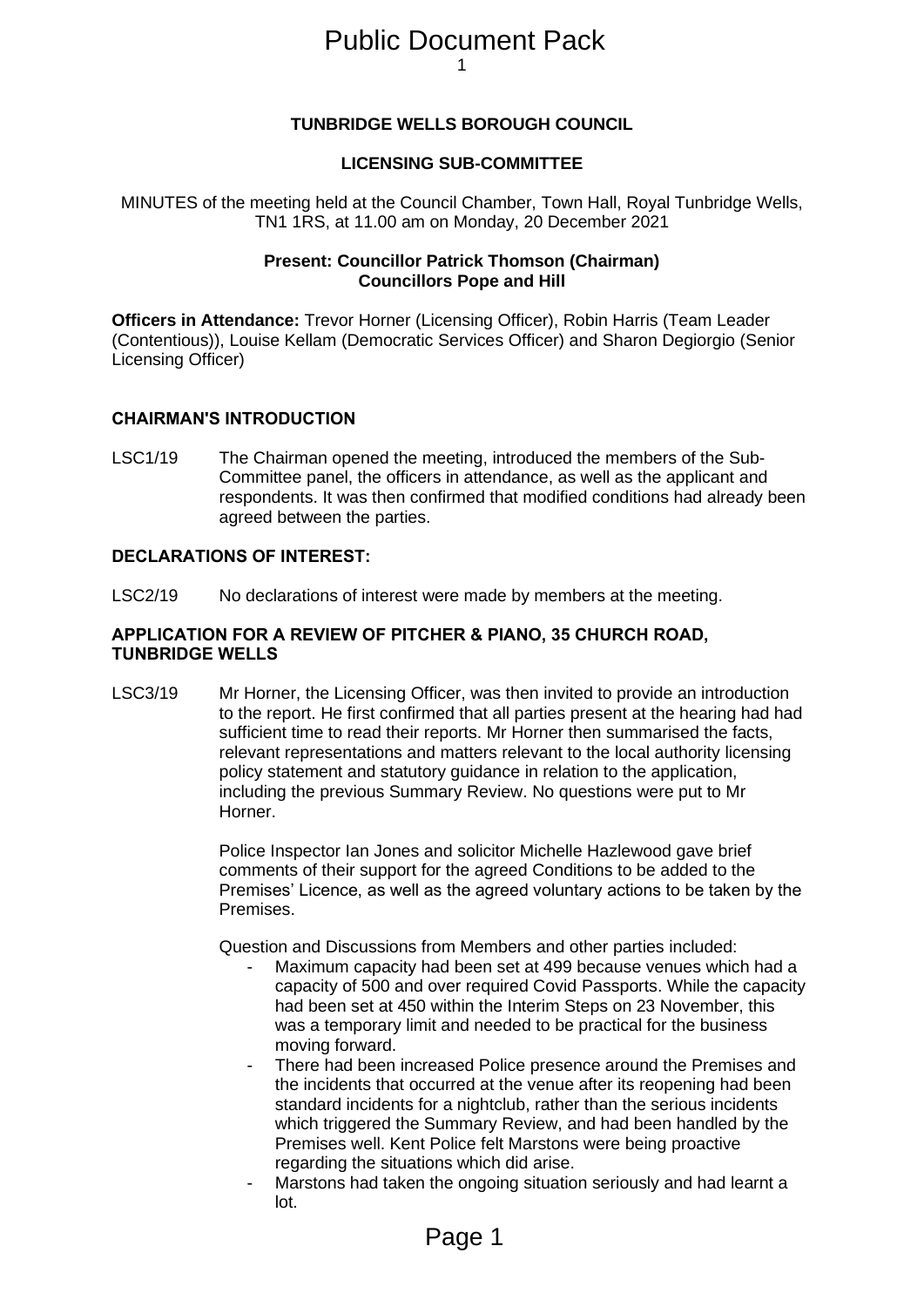- There had been significant improvements in CCTV quality and area coverage, but finetuning may still have been necessary.
- Marstons had found that customers were happy with new safety precautions, and especially female customers were pleased with the searches at the Premises entrance.
- Both Kent Police and Marstons asked for the Interim Steps to fall away, to be replaced by the new Conditions and voluntary actions

The Panel then retired to consider the Conditions and voluntary actions proposed and agreed between Kent Police and Marstons plc.

# *DECISION NOTICE ENCLOSED*

NOTE: The meeting concluded at 12.40 pm.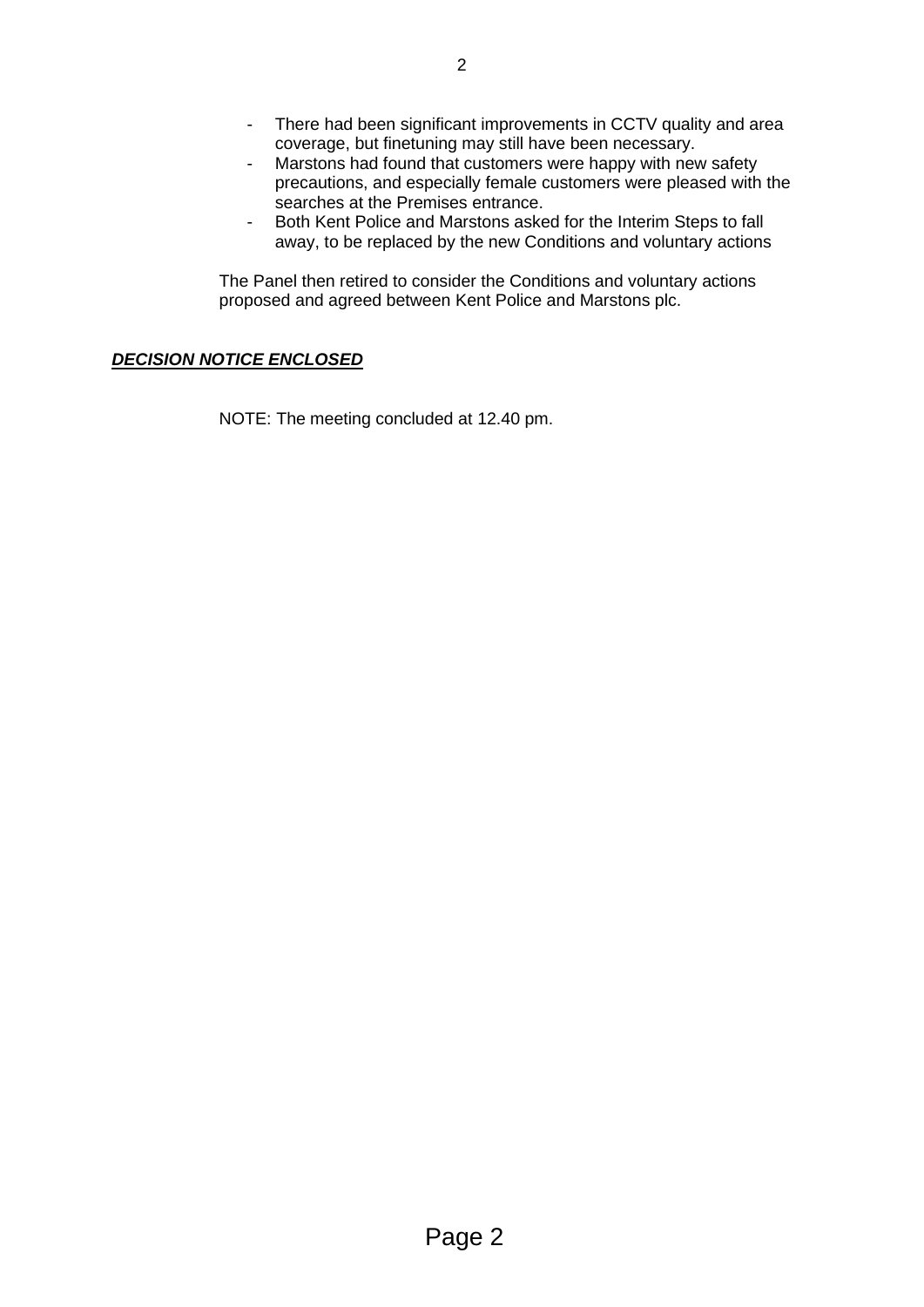|                                                   |                |                                                                                                               | <b>Minute Annex</b> |  |
|---------------------------------------------------|----------------|---------------------------------------------------------------------------------------------------------------|---------------------|--|
|                                                   |                | LICENSING SUB-COMMITTEE HEARING - 20/12/2021                                                                  |                     |  |
|                                                   |                | <b>LICENSING SUB-COMMITTEE DECISION NOTICE</b><br>(Decision made by the Sub-Committee on 20/12/2021)          |                     |  |
| <b>NAME AND ADDRESS</b><br>OF PREMISES:           |                | Pitcher & Piano, 35 Church Road, Tunbridge Wells, Kent<br>TN <sub>1</sub>                                     |                     |  |
| <b>NAME OF PREMISES</b><br><b>LICENCE HOLDER:</b> |                | Marstons plc                                                                                                  |                     |  |
| <b>REASON FOR</b><br><b>HEARING:</b>              |                | Kent Police called a Summary Review of the Premises.                                                          |                     |  |
|                                                   |                | In their representations the applicant raised the following<br>concerns:                                      |                     |  |
|                                                   |                | (1) The Premises was associated with serious crime<br>and/or serious disorder.                                |                     |  |
|                                                   |                | (2) There were a number of incidents of 'spiking' on the<br>Premises                                          |                     |  |
| <b>DELIBERATION</b><br>- LICENSING                | Sub-Committee: | The relevant licensing objectives were considered by the                                                      |                     |  |
| <b>OBJECTIVES:</b>                                |                |                                                                                                               |                     |  |
|                                                   | 1.             | <b>Prevention of Public Nuisance</b>                                                                          |                     |  |
|                                                   |                | There were no representations in respect of this<br>Licensing objective                                       |                     |  |
|                                                   |                |                                                                                                               |                     |  |
|                                                   | 2.             | <b>Prevention of Crime and Disorder</b>                                                                       |                     |  |
|                                                   |                | The Sub-Committee were satisfied that the Conditions                                                          |                     |  |
|                                                   |                | agreed between Kent Police and Marstons plc are                                                               |                     |  |
|                                                   |                | appropriate and proportionate to promote this Licensing                                                       |                     |  |
|                                                   |                | objective. Further that the Interim Steps imposed at the<br>hearing on 23 November 2021 should be removed and |                     |  |
|                                                   |                | that the condition in Annex 3 in respect of CCTV be                                                           |                     |  |
|                                                   |                | removed from the Licence and the conditions 2 & 3 of                                                          |                     |  |
|                                                   |                | Annex 4 of the existing Licence in relation to Door                                                           |                     |  |
|                                                   |                | Supervisors also be removed.                                                                                  |                     |  |
|                                                   |                |                                                                                                               |                     |  |
|                                                   | $3 -$          | <b>Public Safety</b>                                                                                          |                     |  |
|                                                   |                | There were no representations in respect of this                                                              |                     |  |
|                                                   |                | Licensing objective                                                                                           |                     |  |
|                                                   |                |                                                                                                               |                     |  |
|                                                   | 4.             | <b>Protection of Children from Harm</b>                                                                       |                     |  |
|                                                   |                | There were no representations in respect of this                                                              |                     |  |
|                                                   |                | Licensing objective                                                                                           |                     |  |
|                                                   |                |                                                                                                               |                     |  |
|                                                   |                |                                                                                                               |                     |  |
|                                                   |                |                                                                                                               |                     |  |
|                                                   |                | Page 3                                                                                                        |                     |  |
|                                                   |                |                                                                                                               |                     |  |

### $2.$

### 3. Public Safety